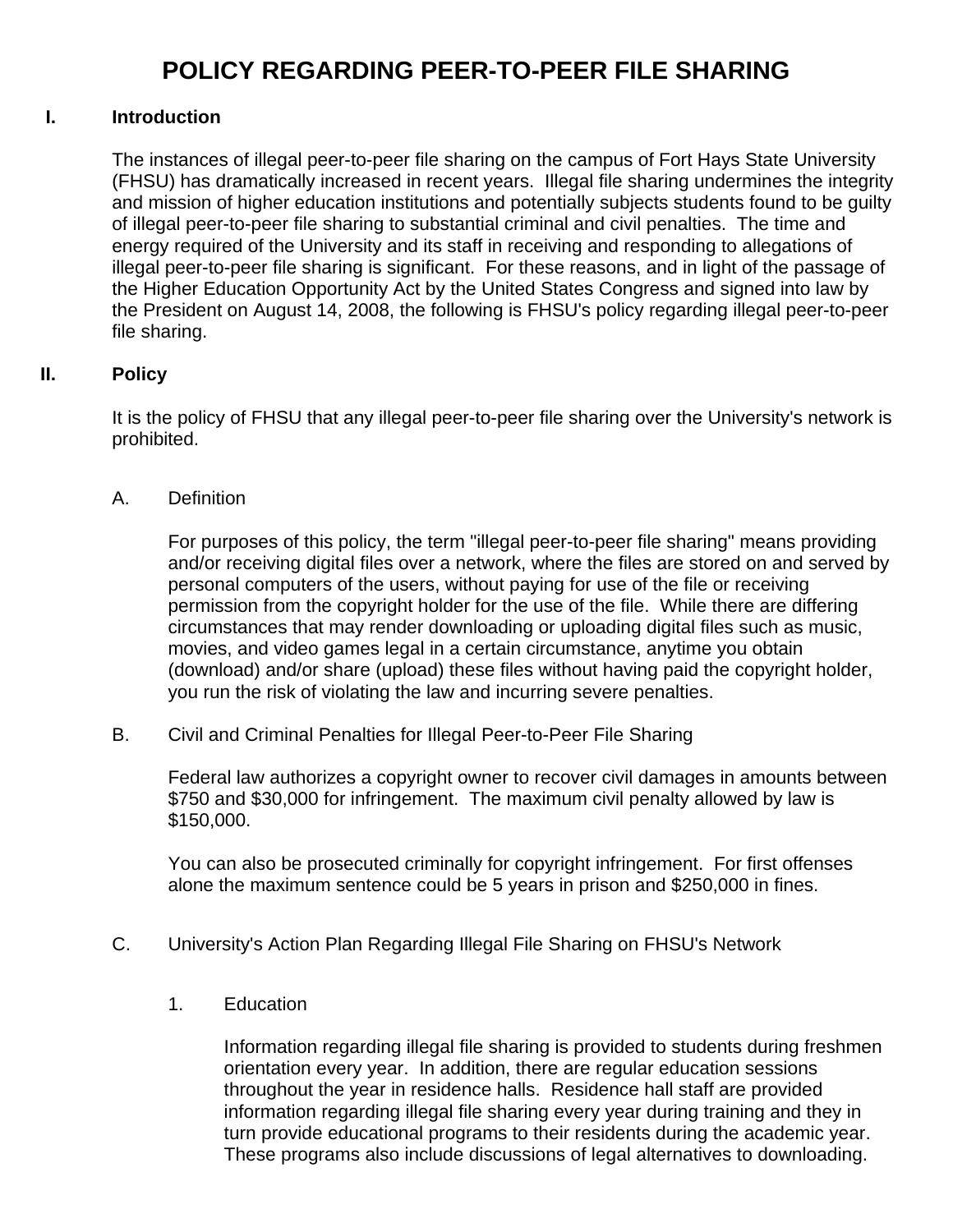Technical Response to Infringement Notification

FHSU utilizes a custom web-based system that requires users to register their computer(s) to their username before they are granted access to the network or Internet. The registration system identifies computers based on their MAC address<sup>1</sup>, and each MAC address is assigned a unique IP address<sup>2</sup> using DHCP<sup>3</sup>. The DHCP logs contain information for every IP address assigned, including the MAC address associated with each assigned IP and the timestamp for when it was assigned.

After a copyright violation has been received, Computing and Telecommunications Center (CTC) personnel extract certain bits of information from the violation notice, including the IP address and the timestamp. The IP address identified in the violation is extracted from the DHCP server logs on the date of the violation and stored in a file. The MAC address associated with the IP address assigned by the DHCP server is extracted from the file and used to lookup the user who registered with that MAC address. The user's account for each violation is emailed to the University's Assistant Vice President for Student Affairs and General Counsel.

Each account identified in a violation notice is then "blacklisted" on the network. Blacklisting a user means preventing network traversal. The user may connect to the network and obtain an IP address, but cannot reach the Internet or other network resources. When a user is blacklisted, web traffic is redirected to a webpage stating that the user has been blacklisted and should contact the CTC HelpDesk for more information.

2. Student Affairs Response to Infringement Notification

When the Office of Student Affairs is notified by the CTC that a copyright infringement notice has been received, the Assistant Vice President of Student Affairs sends a letter to the student in question, informing him / her that s/he's been accused of violating the University's policy regarding illegal file sharing and consequently the University's Student Code of Conduct. In addition, the letter will have a time, date, and location of a scheduled Student Conference. These Conferences are scheduled outside of the student's class schedule, and may be rescheduled, if necessary. At the Student Conference, the accused will find out in detail the specifics of the complaint.

The purpose of the Student Conference is to see if an agreement can be reached about what happened and what might be an appropriate way to resolve the situation. Therefore, if the Student Affairs staff member and the accused student can agree on what happened (i.e., the student admits the violation) and on recommended sanction(s), the matter will be considered initially resolved. When the student completes the sanctions, the matter is then finally resolved.

 $\overline{a}$ 

 $\bullet$   $\qquad$   $\frac{1}{1}$  $^1$  A Media Access Control address (MAC Address) is a unique identifier assigned to network adapters by network interface card (NIC) manufacturers.

 $\bullet$  <sup>2</sup> An Internet Protocol address (IP address) is a logical identification number assigned to devices in a network utilizing the Internet Protocol for communication.

<sup>• &</sup>lt;sup>3</sup> DHCP, or Dynamic Host Configuration Protocol, is a protocol used to assign IP addresses and other network parameters to clients or network devices.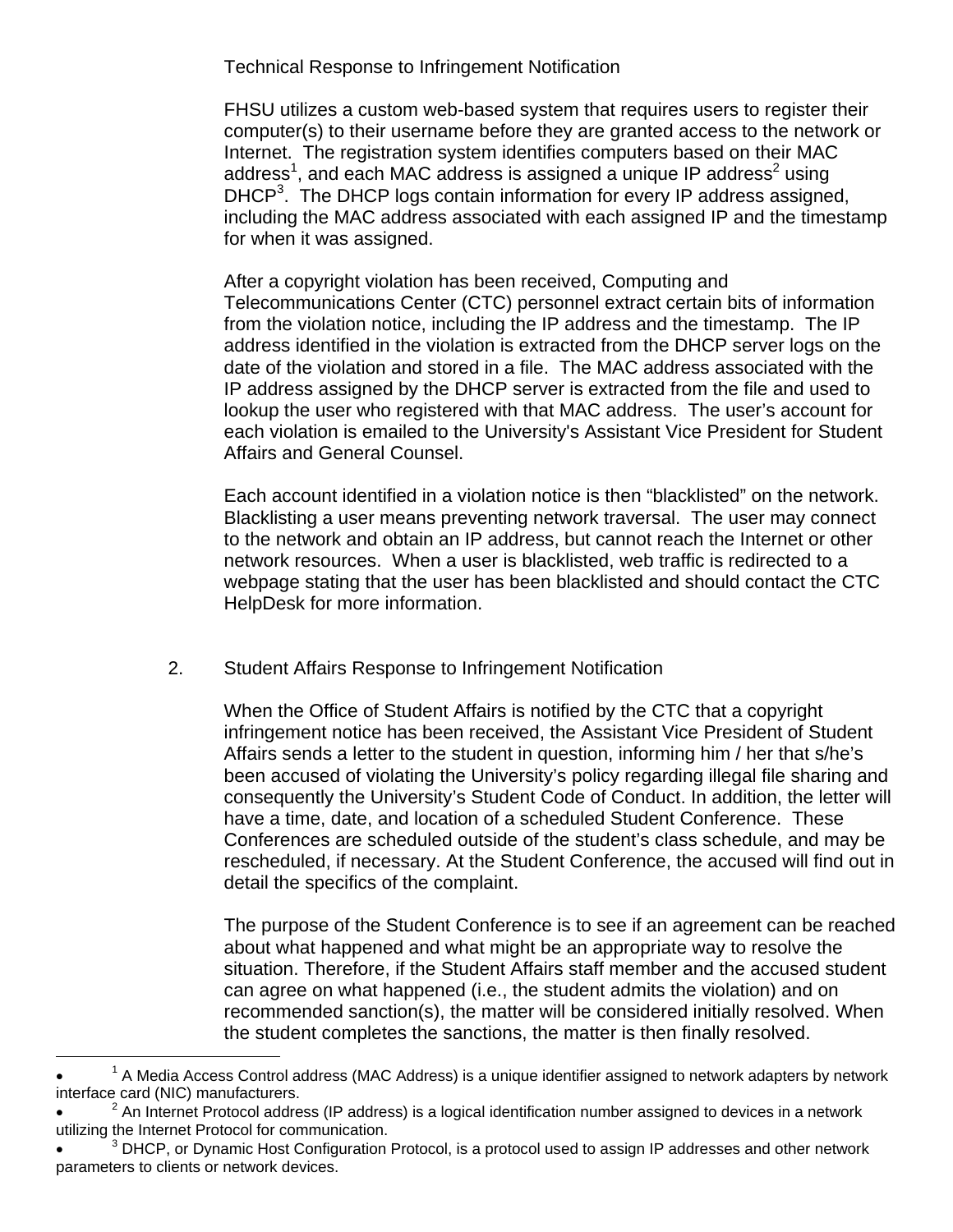Typical sanctions for a first violation of copyright infringement include: researching copyright infringement, writing a research paper on the definitions and applications of copyright infringement, conducting an educational session in the residence halls, and/or creating a bulletin board to inform others of copyright infringement. Sanctions increase upon a second violation, and network privileges may be lost for a third violation.

If the accused student does not admit the violation, then the matter moves on to a hearing. The hearing will be scheduled as soon as the Student Hearing Panel can be convened. The Administrative Officer will assemble the Student Hearing Panel, which consists of five students and a Panel Chair. Members of the Hearing Panel and the Chair are selected at the beginning of the Fall semester by a committee comprised of representatives from the Office of Student Affairs and the Student Faculty Court.

The purpose of the hearing is to bring forward any information that is available regarding the alleged violation. To that end, both the person making the complaint and the accused student may have witnesses and physical evidence at the hearing. The members of the hearing panel make a decision based on the information presented at the hearing. They use the "preponderance of evidence" rule - this means that in order for a student to be found in violation, the evidence must convince the hearing panel that it is more likely than not that the student violated the rule or policy. The weight and credibility of the evidence is considered.

The hearing panel will develop appropriate sanctions. Students have the right to appeal the decision. If the student is found in violation and decides to appeal the decision, the appeal goes to Student Faculty Court. An appeal of the Student / Faculty Court decision is also available, and goes to the University President.

3. University's Response to Complaining Agency

Generally, a notification of possible infringement is sent to the University by an agency or association supporting an industry such as the Recording Industry Association of America (RIAA) or the Motion Picture Association of American (MPAA). The University does not respond to the complaining party upon receipt of the initial notification, but rather follows the steps outlined above.

If the University receives further contact from a complaining agency, the University will cooperate with reasonable requests of the agency while all the while complying with the Family Educational Rights and Privacy Act (FERPA) and other applicable state and federal laws. The University does, however, reserve its right to disclose directory or other non-private student information in an attempt to cooperate with the complaining agency. The University also reserves the right to take any appropriate legal action in response to action on the part of a complaining party such as the issuance of a subpoena.